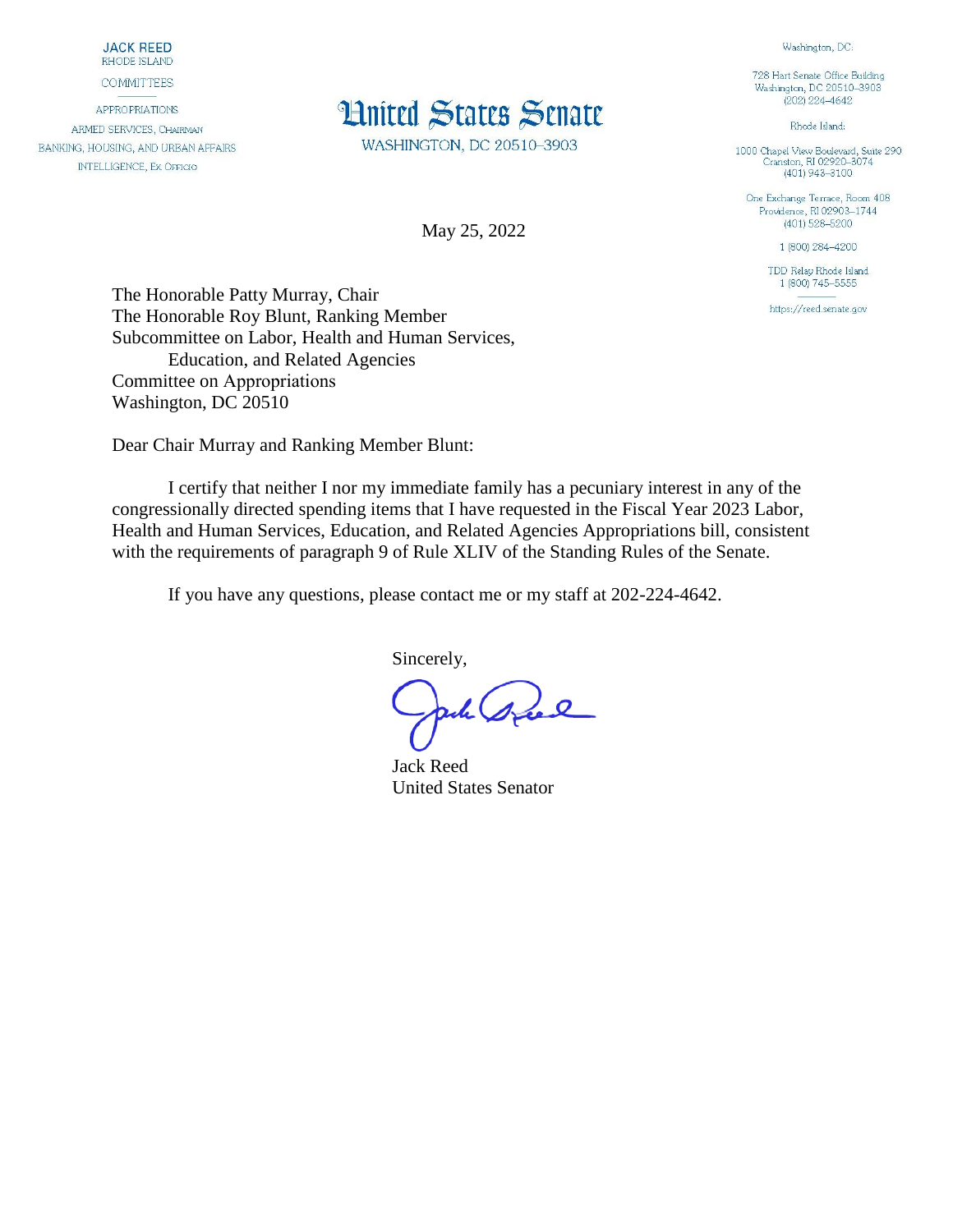## **Senator Jack Reed (D-RI) Labor, Health and Human Services, Education, and Related Agencies Congressionally Directed Spending Requests**

| <b>Recipient</b>                                          | <b>Project Purpose</b>                                                    | <b>Project Location</b> |                           | <b>Amount</b><br><b>Requested</b><br>\$000 |
|-----------------------------------------------------------|---------------------------------------------------------------------------|-------------------------|---------------------------|--------------------------------------------|
| <b>Adoption Rhode Island</b>                              | For curriculum development.                                               | Providence              | \$                        | 210                                        |
| AS220                                                     | For workforce training for youth and<br>adults.                           | Providence              | $\mathcal{S}$             | 778                                        |
| <b>Block Island Medical Center</b>                        | For health care center renovation and<br>expansion.                       | New Shoreham            | $\mathcal{S}$             | 2,000                                      |
| <b>Burrillville Department of</b><br>Parks and Recreation | For senior enrichment activities.                                         | Burrillville            | $\$\$                     | 18                                         |
| <b>Butler Hospital</b>                                    | For hospital expansion.                                                   | Providence              | \$                        | 4,000                                      |
| Center for Dynamic Learning                               | For career readiness and training.                                        | Providence              | $\$\$                     | 104                                        |
| <b>Center for Southeast Asians</b>                        | For workforce readiness training.                                         | Providence              | \$                        | 317                                        |
| <b>CODAC Behavioral Health</b>                            | For health clinic renovations.                                            | Providence              | $\$\$                     | 842                                        |
| Comprehensive Community<br>Action Inc. (CCAP)             | For health care center renovation.                                        | Cranston                | \$                        | 1,000                                      |
| DownCity Design                                           | For skills training for youth.                                            | Providence              | $\mathcal{S}$             | 150                                        |
| <b>East Bay Community Action</b><br>Program (EBCAP)       | For health care center renovation.                                        | Newport                 | $\boldsymbol{\mathsf{S}}$ | 525                                        |
| Family Service of Rhode<br>Island, Inc.                   | For mental health screening and<br>treatment of children and adolescents. | Providence              | $\$\$                     | 385                                        |
| <b>Federal Hill House</b>                                 | For expansion of community services.                                      | Providence              | $\boldsymbol{\mathsf{S}}$ | 300                                        |
| Genesis Center                                            | For workforce development.                                                | Providence              | \$                        | 342                                        |
| Genesis Center                                            | For healthcare workforce development<br>programming and equipment.        | Providence              | \$                        | 263                                        |
| HopeHealth Hospice &<br>Palliative Care                   | To improve hospice and palliative care<br>for terminally-ill children.    | Providence              | $\$\$                     | 215                                        |
| HopeHealth Hospice &<br>Palliative Care                   | For professional development training for<br>hospice care workers.        | Providence              | \$                        | 175                                        |
| Johnson & Wales University                                | For cybersecurity training for high school<br>teachers.                   | Providence              | $\$$                      | 1,012                                      |
| Lifespan Corp.                                            | For a new laboratory research center.                                     | Providence              | \$                        | 16,800                                     |
| <b>Meeting Street</b>                                     | For a one-stop resource services.                                         | Providence              | $\$\,$                    | 1,000                                      |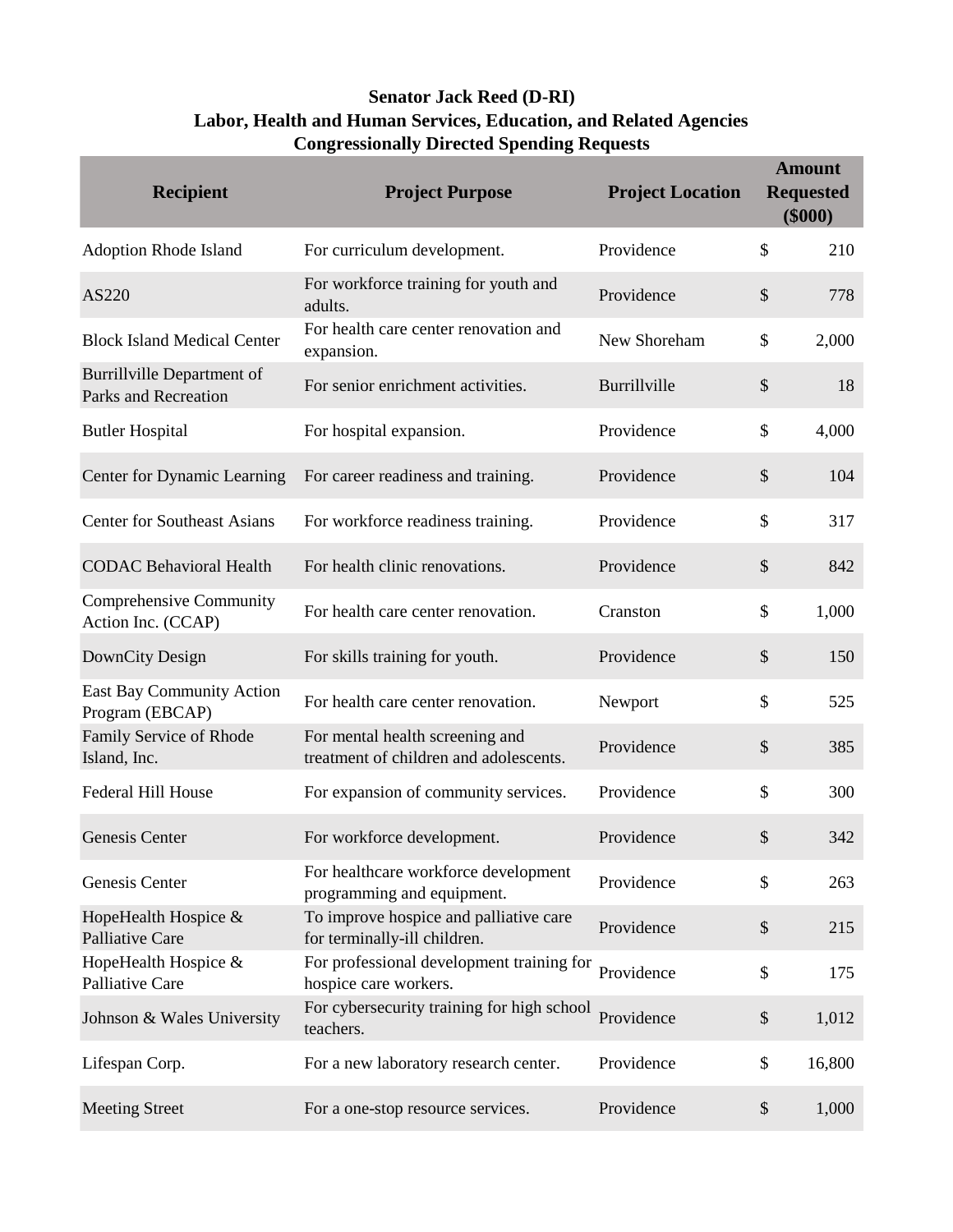| Project GOAL, Inc.                                  | For mentorship programs.                                     | Providence                       | \$                        | 150   |
|-----------------------------------------------------|--------------------------------------------------------------|----------------------------------|---------------------------|-------|
| Providence College                                  | To establish a degree program in nursing. Providence         |                                  | $\boldsymbol{\mathsf{S}}$ | 1,000 |
| <b>Providence Preservation</b><br>Society           | For workforce training.                                      | Providence                       | \$                        | 208   |
| <b>Refugee Dream Center</b>                         | For refugee integration services.                            | Providence                       | $\boldsymbol{\mathsf{S}}$ | 250   |
| Rhode Island Center for the<br><b>Book</b>          | For a community literacy initiative.                         | Providence                       | \$                        | 15    |
| Rhode Island Department of<br>Corrections           | For workforce training.                                      | Cranston                         | $\boldsymbol{\mathsf{S}}$ | 1,500 |
| Rhode Island Free Clinic                            | To expand for healthcare assistance for<br>uninsured adults. | Providence                       | \$                        | 191   |
| Rhode Island Latino Arts                            | For an oral history program.                                 | <b>Central Falls</b>             | $\boldsymbol{\mathsf{S}}$ | 125   |
| RI Department of Human<br>Services                  | For childcare facilities needs<br>assessments.               | Cranston                         | \$                        | 500   |
| RI Executive Office of Health<br>and Human Services | For mental health care services for<br>children.             | Providence                       | $\boldsymbol{\mathsf{S}}$ | 850   |
| RI Office of the Postsecondary<br>Commissioner      | For a college completion program.                            | Warwick                          | \$                        | 379   |
| RI Office of the Postsecondary<br>Commissioner      | For healthcare worker training programs<br>and equipment.    | Providence                       | $\boldsymbol{\mathsf{S}}$ | 790   |
| RI Office of the Postsecondary<br>Commissioner      | For a job training expansion initiative.                     | Westerly                         | \$                        | 1,500 |
| Roger Williams University                           | For a chemistry lab.                                         | <b>Bristol</b>                   | $\boldsymbol{\$}$         | 1,694 |
| Saint Antoine Residence                             | For memory care assisted living unit.                        | North Smithfield                 | \$                        | 1,126 |
| Salve Regina University                             | For a mobile health care unit.                               | Newport                          | \$                        | 1,950 |
| Salve Regina University                             | For a behavioral health clinic.                              | Newport                          | \$                        | 1,900 |
| <b>Stages of Freedom</b>                            | For a swim safety and training program.                      | Providence                       | \$                        | 300   |
| The Empowerment Factory                             | For out of school activities.                                | Pawtucket                        | \$                        | 50    |
| The Learning Community<br><b>Charter School</b>     | For facilities improvements.                                 | <b>Central Falls</b>             | \$                        | 1,260 |
| The Rhode Island Public<br><b>Health Institute</b>  | For facility expansion.                                      | Providence                       | \$                        | 1,000 |
| <b>Tides Family Services</b>                        | For bilingual behavioral health services<br>for children.    | <b>Central Falls</b>             | $\boldsymbol{\mathsf{S}}$ | 100   |
| <b>Tri-County Community Action</b><br>Agency        | For the renovation of two health centers.                    | Johnston and North<br>Providence | \$                        | 1,000 |